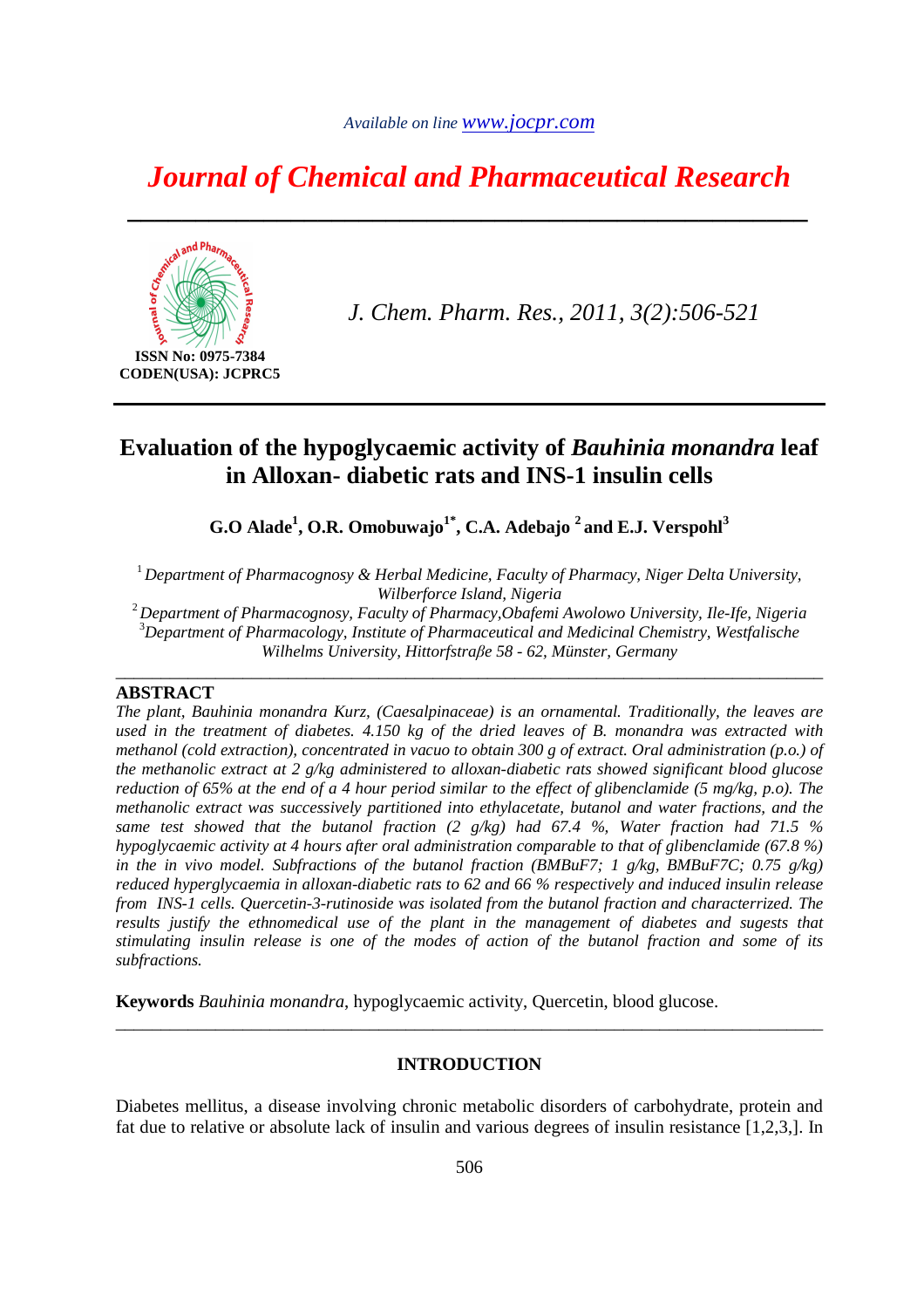the year 2000, the estimated occurrence of diabetes in Nigeria was 1.707 million. It is projected that by 2030, the number of diabetes would be 4.835 million [4]. The list of drugs available for management of diabetes is short and more drugs are still needed. Thererfore, the discovery of more drugs which may have new modes of action is very pertinent [5]. Traditional plant remedies have always provided sources of useful hypoglycaemic agents [6,7,8,9,10] and therefore, should continue to be investigated for possible drug alternatives.

*\_\_\_\_\_\_\_\_\_\_\_\_\_\_\_\_\_\_\_\_\_\_\_\_\_\_\_\_\_\_\_\_\_\_\_\_\_\_\_\_\_\_\_\_\_\_\_\_\_\_\_\_\_\_\_\_\_\_\_\_\_\_\_\_\_\_\_\_\_\_\_\_\_\_\_\_\_\_*

*Bauhinia monandra* Kurz, (Caesalpinaceae) is native of Burma and a fast growing tree or shrub commonly cultivated as an ornamental plant in the Tropics [11]. Folklorically, it is used for the treatment of diabetes in Brazil [12]. Lectins, β-carotene, fatty acids such as myristic, oleic, linolenic and linoleic acids, calcium, phosphorus and potassium have been reported from the leaf [13,14,15]. Two flavonoids; quercetin and quercetin-3-rutinoside were isolated from the leaves [16]. The only pharmacological report on the antidiabetic activity of the plant was carried out on the stem-bark [17], although there have been some reports for related species like *B. forficata, B. megalandra, B. candicans and B. cheilandra* [18,19,20,21,22,23,24,25]. There has been no investigation of the antidiabetic activity of the leaves even though it is commonly used locally [A.T. Oladele, Obafemi Awolowo University, Ile-Ife, Nigeria, Personal communication]. Therefore, we were interested in investigating the antidiabetic effect of the leaf of *B. monandra* on alloxan-diabetic rats and on INS-1 insulin cells.

## **EXPERIMENTAL SECTION**

### **Materials**

Alloxan-monohydrate and glibbenclamide were from Sigma-Aldrich, 3050 Spruce St, St. Louis, MO 63103, USA; Glucotrend<sup>R</sup> 2 glucometer and Lancet with Auparavant glucotrend<sup>R</sup> 2 strips from Roche Diagnostic, GmbH, Mannheim, Germany were used for the hypoglycaemic testing. Halothane was from Fluka Chemie GmbH, Steinheim, Germany. Rat insulin was from Novo Nordisk, Bagsvaerd, Denmark and (mono mono  $^{125}I$  – Tyr A 14) porcine insulin was from Aventis, Frankfurt, Germany, and anti-insulin antibodies were from Linco, St. Louis, USA.

### **INS-1 cells**

Dr. C.B. Wollheim (University of Geneva, Geneva, Switzerland) generously provided INS-1 cells, an insulin releasing insulinoma cell line. Biological chemicals/media used for the INS-1 cell experiment were obtained as previously reported [26,27]. The *in vitro* tests were carried out at the Institute of Pharmaceutical and Medicinal Chemistry, Munster, Germany.

### **Animals**

Healthy male Wistar rats weighing  $175\pm 25$  g bred under standard conditions [temp.  $27\pm 3^{\circ}$  C, relative humidity 65 % ] at the animal house, Department of Pharmacology, Faculty of Pharmacy, O.A.U., Ile-Ife, Nigeria under natural 12 h daylight/ night conditions. They were fed on a standard pellet diet [Bendel Feeds, Nigeria] and given free acess to water. Guide for the care and use of Laboratory Animals were followed in this study [28].

### **Plant material**

The leaves of *Bauhinia monandra* Kurz were collected in Obafemi Awolowo University (OAU), Ile-Ife, Nigeria in December 2002 and authenticated by Mr. B.O. Daramola, [Taxonomist]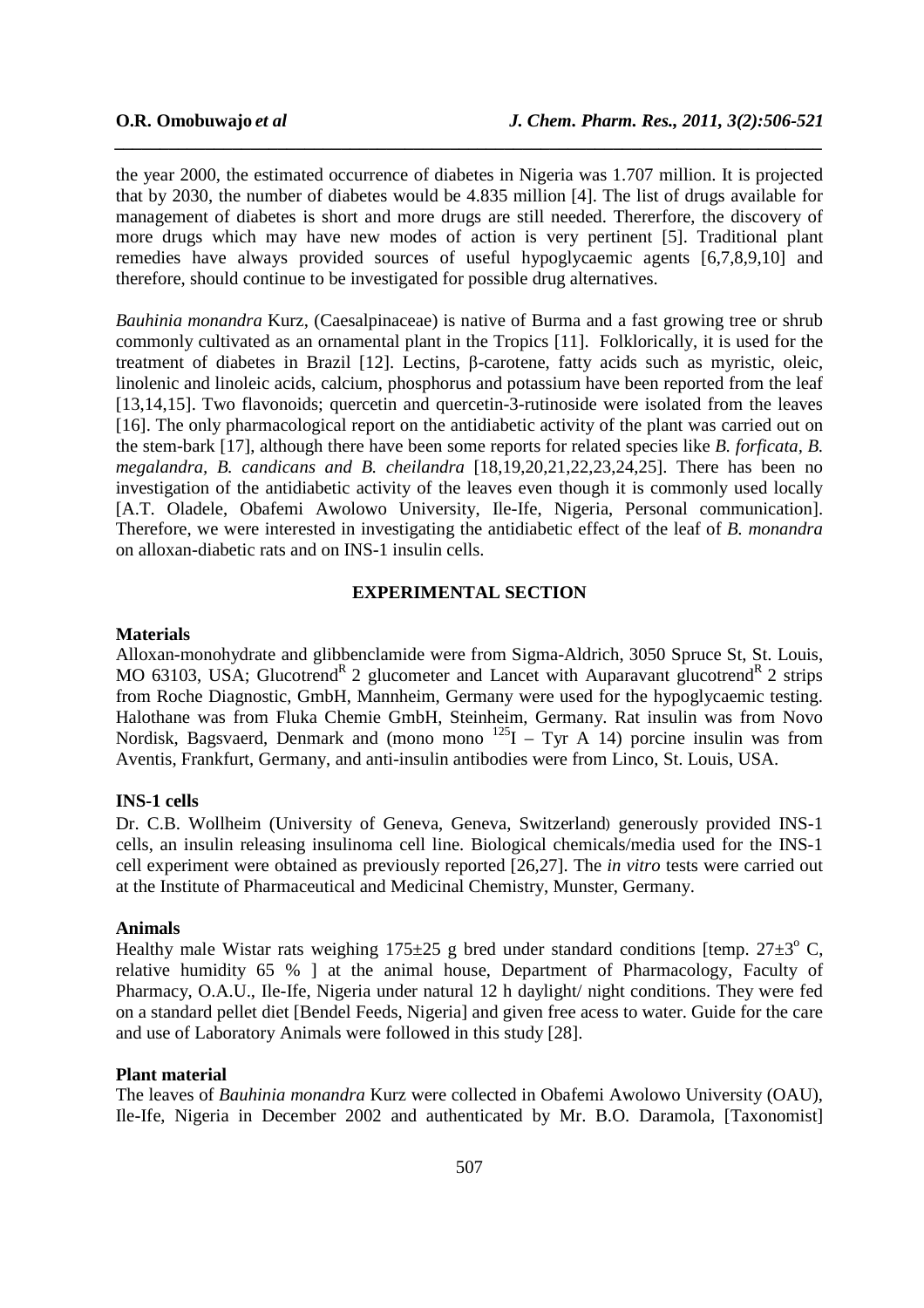Department of Botany, OAU, Ile-Ife. A voucher specimen FHI 106762 was deposited in the herbarium of Forestry Research Institute of Nigeria, Ibadan, Nigeria.

*\_\_\_\_\_\_\_\_\_\_\_\_\_\_\_\_\_\_\_\_\_\_\_\_\_\_\_\_\_\_\_\_\_\_\_\_\_\_\_\_\_\_\_\_\_\_\_\_\_\_\_\_\_\_\_\_\_\_\_\_\_\_\_\_\_\_\_\_\_\_\_\_\_\_\_\_\_\_*

## **Instrumentation**

Silica gel 60HR (Merck, TLC grade without binder) was used for vacuum liquid chromatography (VLC). Pre-coated silica gel plates, (Merck, Kieselgel 60  $F_{254}$ , 0.25 mm) were used for analytical thin layer chromatography (TLC). Diaion<sup>R</sup> HP20 was from Merck, Germany. A Merck semipreparative HPLC, Eurospher column, 100-C<sub>18</sub> was used. All NMR spectra were from a Bruker DRX 500 spectrometer (500 MHz for  ${}^{1}H$  and 125 MHz for  ${}^{13}C$ ; solvent CD<sub>3</sub>OD). 2D  ${}^{1}H$ - ${}^{1}H$ homocosy, HMBC and HMQC heterocosy were obtained from the same instrument.

### **Chromatography**

System 1: For analytical thin layer chromatography (TLC), the following solvent systems were used; CHCl<sub>3</sub> : MeOH : H<sub>2</sub>O 7:3:0.2; CHCl<sub>3</sub> : MeOH : AcOH 8:2:0.2, CHCl<sub>3</sub> : MeOH : AcOH 7:3:0.5

System 2: The presence of the compound in the butanol subfractions were monitored on a HPLC Nucleodur column,  $100-C_{18}$  5 µm, dimension: 125 x 4.6 mm (Macherey-Nagal, Duren, Germany) eluted with gradient mixtures of (HPLC 1 method) MeOH-H<sub>2</sub>O (5 % MeOH at 0 min; 30 % MeOH at 30 min.; 100 % MeOH at 45 min. Held up to 55 min., 5 % MeOH at 56 min. Held up to 65 min.) and (HPLC 2 method) MeOH-H<sub>2</sub>O (30 % MeOH at 0 min; 70 % MeOH at 30 min.; 100 % MeOH at 45 min. Held up to 55 min., 30 % MeOH at 56 min. Held up to 65 min.), oven temperature: 25<sup>°</sup>C, detector: UV-DAD MD 2010 (Jasco, Groβ-Umstadt, Germany):  $200 - 450$  nm, injection volume:  $10 - 100$   $\mu$ L and flow rate: 1.4 mL/min.

System 3: For the isolation of the constituents a Eurosphere column with 10  $\mu$ m, dimension 300 x 8 mm including HPLC grade solvents was used. Their purity was monitored on a HPLC Eurosphere column, 100-C<sub>18</sub>, 5 µm, dimension: 125 x 4 mm (Dionex, Germany).

### **Plant extraction and Fractionation**

Methanol extract: Air dried and powdered leaves (4.15 kg) were extracted with methanol (3 x 4500 Ml, 24 h each) to give a methanolic extract (BMMet, 300 g, 7.23 % w/w).

Partition fractions of the methanolic extract: The methanolic extract (BMMet, 290 g) was suspended in water and successively partitioned with and concentrated *in vacuo* to give ethylacetate (BMEt, 132.2 g), n-butanol (BMBu, 92.1 g), and aqueous (BMAq, 61.6 g) fractions with drug/extract ratios 45.6, 31.8 and 21.2 % w/w, respectively.

Chromatographic fractionation of the Butanol fraction: 85 g of the hypoglycaemic active nbutanol fraction BMBu was subjected to Vacuum Liquid Chromatography (VLC), (column dimension: 9 x 12, silica gel HR60,) eluted with gradient mixtures of CHCl<sub>3</sub>, MeOH and H<sub>2</sub>O. A total of 33 fractions of 250 ml each were collected and bulked into nine fractions, BMBuF1-9, BMBuF1 (CHCl<sub>3</sub> 100%; CHCl<sub>3</sub>: MeOH 9:1, 500 ml, 310 mg), BMBuF2 (CHCl<sub>3</sub>: MeOH 9:1, 1000 ml, 1.09 g), BMBuF3 (CHCl<sub>3</sub>: MeOH 7:3, 500 ml, 1.45 g), BMBuF4 (CHCl<sub>3</sub>: MeOH 7:3, 500 ml, 1.73 g), BMBuF5 (CHCl<sub>3</sub>: MeOH 7:3; 5:5, 750 ml, 3.01 g), BMBuF6 (CHCl<sub>3</sub>: MeOH 5:5; 3:7, 2750 ml, 27.24 g), BMBuF7 (CHCl<sub>3</sub>: MeOH 3:7; CHCl<sub>3</sub>: MeOH : H<sub>2</sub>O 6:4:1; 5:5:1;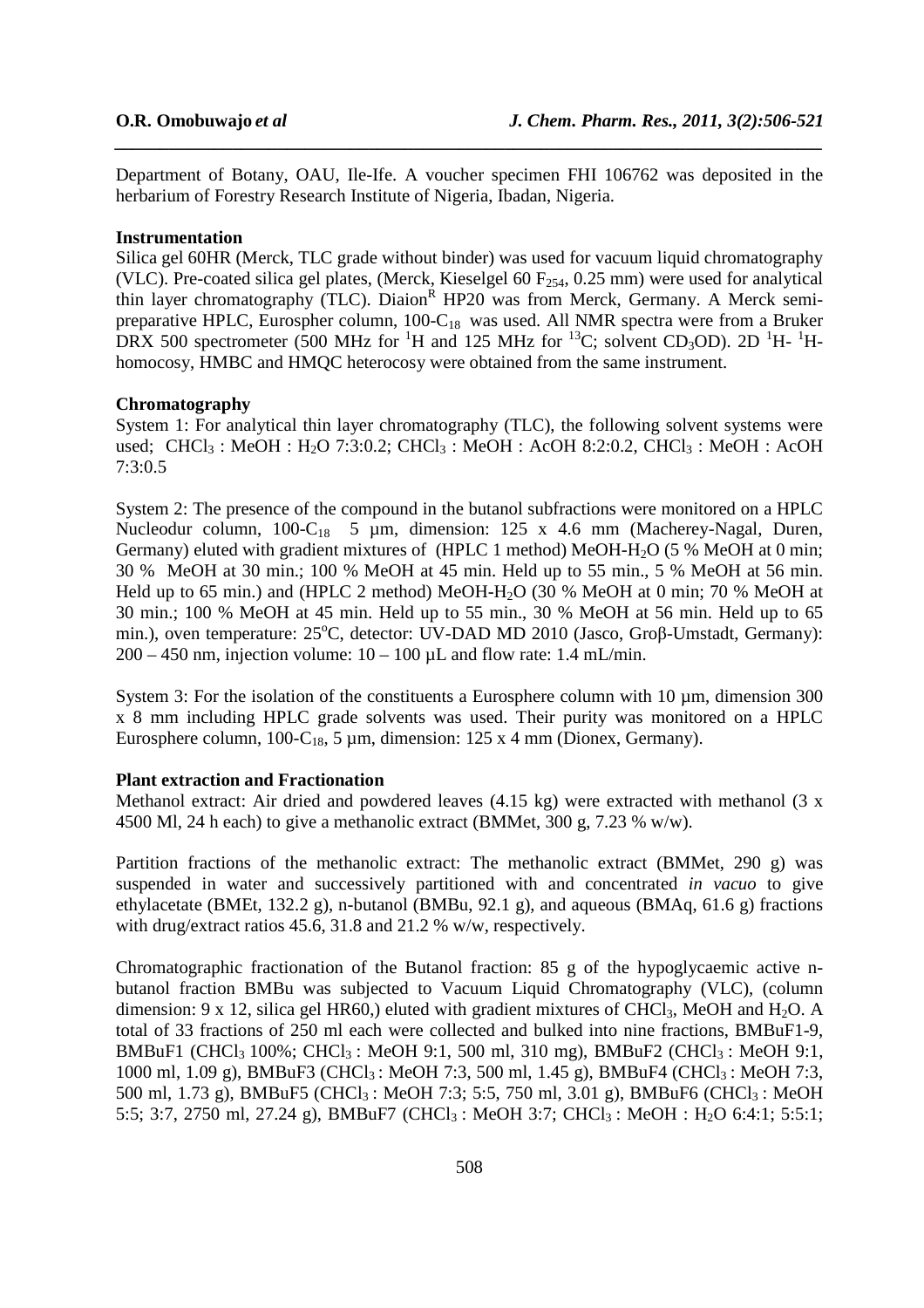5:5:2, 1750 ml, 17.4 g), BMBuF8 (CHCl<sub>3</sub> : MeOH : H<sub>2</sub>O 4:6:4, 750 ml, 10.13 g, BMBuF9  $(MeOH : H<sub>2</sub>O 5:5, 250 ml, 2.83 g)$ , after TLC  $(CHCl<sub>3</sub> : MeOH : H<sub>2</sub>O 7:3:0.2; CHCl<sub>3</sub> : MeOH :$ AcOH 8:2:0.2, CHCl3 : MeOH : AcOH 7:3:0.5; BAW 4:1:5).

*\_\_\_\_\_\_\_\_\_\_\_\_\_\_\_\_\_\_\_\_\_\_\_\_\_\_\_\_\_\_\_\_\_\_\_\_\_\_\_\_\_\_\_\_\_\_\_\_\_\_\_\_\_\_\_\_\_\_\_\_\_\_\_\_\_\_\_\_\_\_\_\_\_\_\_\_\_\_*

Chromatographic fractionation of the most active BMBuF7 and subfractions of the Butanol fraction:

12 g of BMBuF7 was similarly subjected to VLC (column dimension: 6 x 12 cm, silica gel HR60) eluted with gradient mixtures of CHCl<sub>3</sub>, EtOAc, MeOH and H<sub>2</sub>O . A total of 47 fractions of 150 ml were collected and bulked into eight fractions, BMBuF7A-H, BMBuF7A (CHCl<sup>3</sup> 100%; CHCl3 : EtOAc : MeOH 5:3.5:1.5; 900 ml, 126 mg), BMBuF7B (CHCl3 : EtOAc : MeOH 5:3.5:1.5: 4.5:3:2.5, 600 ml, 390 mg), BMBuF7C (CHCl<sub>3</sub> : EtOAc : MeOH 4.5:3:2.5, 750 ml, 2.54 g), BMBuF7D (CHCl<sub>3</sub>: EtOAc: MeOH 4:3:3, 1500 ml, 6.37 g), BMBuF7E (CHCl<sub>3</sub>: EtOAc : MeOH 3:3:4; 1:3:6; 750 ml, 1.5 g), BMBuF7F (CHCl<sub>3</sub> : EtOAc : MeOH 1:3:6, 300 ml, 1.6 g), BMBuF7G (CHCl<sub>3</sub>: EtOAc: MeOH 1:3:6, 450 ml, 879 mg), BMBuF7H (CHCl<sub>3</sub>: EtOAc : MeOH 1:3:6; EtOAc : MeOH 5:5; MeOH 100%; MeOH : H<sub>2</sub>O 9:1 1800 ml, 498 mg) after TLC (CHCl<sub>3</sub>: MeOH: AcOH 7:3:0.5; BAW 4:1:5) control.

# **Isolation of Constituents**

Butanol fraction (BMBu, 2g) was subjected to a column chromatography (60 x 4 cm) over Diaion<sup>R</sup> HP20, using 5 % increases in MeOH till 100 %. The first 13 fractions (150 mL) each were collected; monitored using Dionex HPLC (linear gradient of diluted aqueous orthophosphoric acid (Ph 2.0) to MeOH in 45 min, injection volume 20 µL, flow rate 1 ml/min) coupled to UV-Vis detector (200 – 595 nm). Fractions having similar UV profiles were bulked to give fraction **BMBu1** (1.08 g), **2** (40 mg), **3** (81 mg), **4** (94 mg), **5 - 10** (54 mg), **11** (13 mg), **12** (52 mg) and **13** (37 mg). Fractions **5 – 10** gave a 16 mg precipitate which was collected by filtration. The 38 mg of **BMBu5 - 10** was further purified on a semi preparative HPLC, eluted with gradient mixtures of MeOH-H<sub>2</sub>O ((10% MeOH, 5 min; 100% MeOH, 35 min; 100% MeOH, 40 min and held up to 46 min.; 1 ml/min) to obtain more of the precipitate identified by spectroscopic (nmr, HMBC, LC MS) data as quercetin-3- rutinoside.

## *In vivo* **Experiments**

Each group of rats consisted of five rats. A group of normal rats fasted for eighteen hours and treated with 0.9 % (w/v) saline (0.5 ml vehicle) using an intragastric tube made up the group I (normoglycaemic control, NGR). Other rats were made diabetic by injecting alloxanmonohydrate (160 mg/kg body weight, i.p.) dissolved in 0.9 % saline and kept in the cages for 3 – 5 days (the rats were monitored 12 hourly for hyperglycaemia). Only the alloxan – induced hyperglycaemic rats with blood glucose levels higher than 11.1 mmol/L (200mg/dL) were selected and divided into 3 groups (II - IV). Group II consisted of rats given only saline (0.5 ml) being diabetic and served as negative control (DNC)while Group III consisted of diabetic rats given the drug to be tested (test group). Group IV contained rats getting 5 mg/kg of glibbenclamide in the vehicle (diabetic positive control, GLB). The initial blood glucose level of all the rats in groups I – IV at 0 h  $(T_0)$  and also at 1, 2 and 4 h  $(T_t)$  after treating with saline or drug using intragastric tube was determined by collecting blood samples from the venous pool of the tail vein after pricking the tail of the halothane-anaesthetised rats with a sterile lancet. The blood glucose level was determoined using a glucometer [29,30,31].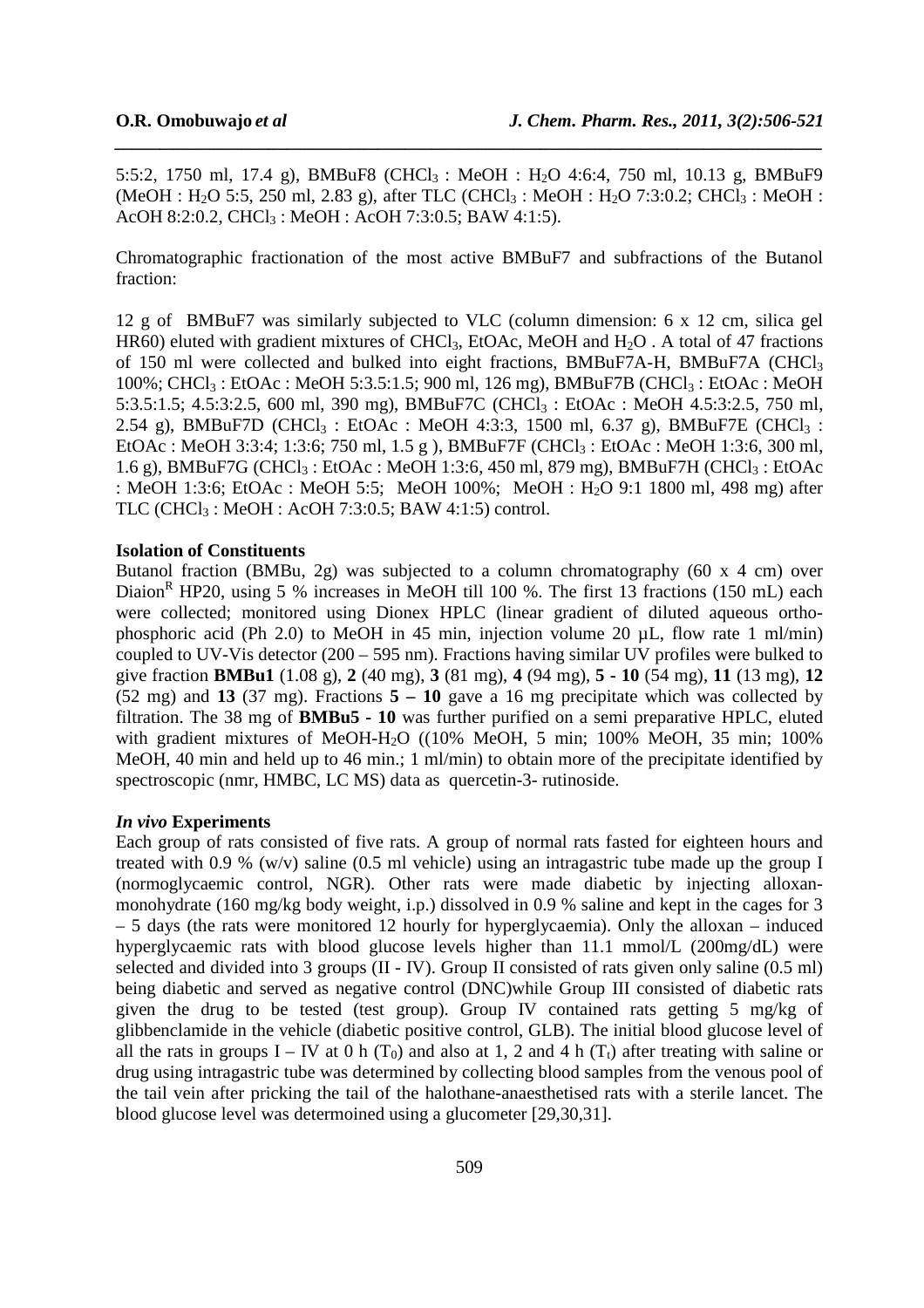The extract/fractions of *B. monandra* prepared as fine suspension in 10% (v/v) NaCl were orally administered to the rats of group III at the doses of 0.5, 1.0, and 2.0 g/kg using intragastric tube. Glibenclamide (5 mg/kg) was similarly administered to group IV rats. The methanolic extract, its fractions (ethyl acetate, butanol and aqueous (dose; 2 g/kg), subfractions (BMBuF2 – 9) of the butanol fraction (BMBu) (dose; 1 g/kg), subfractions (BMBuF7C – F) of the butanol subfraction (BMBuF7) (dose; 0.75 g/kg) were investigated. Fractions BMBuF1, BMBuF7A – B and G – H were not investigated *in vivo* due to low weight*.* Blood was collected from the tail of the rats by pricking with a sterile Roche Glucotrend lancet at 0, 1, 2 and 4 hours after oral administration of the drug/extract/fraction. Glycaemic levels were determined in all the groups of animals using a glucometer [29,30,31].

*\_\_\_\_\_\_\_\_\_\_\_\_\_\_\_\_\_\_\_\_\_\_\_\_\_\_\_\_\_\_\_\_\_\_\_\_\_\_\_\_\_\_\_\_\_\_\_\_\_\_\_\_\_\_\_\_\_\_\_\_\_\_\_\_\_\_\_\_\_\_\_\_\_\_\_\_\_\_*

### **Culture of INSI-1 cells and insulin radioimmunoassay**

The INS-1 cells were grown in 24 multi-wells for 5-6 days (half confluence:  $1 - 2 \times 10^6$  cells/ml) in RPMI medium supplemented with 10% (v/v) foetal calf serum, 100 U/ml penicillin and 0.1 mg/ml streptomycin. Prior to the experiment, INS-1 cells were washed three times and then incubated with Krebs–Ringer buffer containing 10 mmol/L HEPES and 0.5% bovine serum albumin (KRBH) and 5.6 mM glucose for 90 minutes [26]. Each extract/fraction was checked for non-interference with the insulin radioimmunoassay. Half confluent cells in multi-wells were incubated for 90 minutes at  $37^{\circ}$ C in Krebs-Ringer buffer containing HEPES and 0.5 % bovine serum albumin. Insulin released into the medium was determined by a radioimmunoassay using rat insulin as standard, (mono  $^{125}I$  – Tyr A 14) porcine insulin as the labelled compound and antiinsulin antibodies [26]. Each extract/compound had been checked for non-interference with the insulin radioimmunoassay [26,27]. The value of insulin release induced by 5.6 mmol/L glucose was taken as 100 % (control) and the results of other test agents were expressed as percentage of this value. Data are not given as absolute amounts of secreted insulin since cultured cells are not identically grown from week to week at a distinct time point after the passage. The extracts/fractions and glibbenclamide (positive control) were tested at 5.6 Mm glucose. The insulin secretion stimulated by 3.0 mmol/L glucose was taken as a sub-stimulatory concentration (control experiment).

### *In vitro* **insulin release**

The ability of extracts and fractions (BMEt, BMBu and BMAq) to induce insulin release from INS-1 cells was determined at 0.01 and 0.1 mg/ml concentrations. Glibbenclamide (0.001 mg/ml) was used as a control. The compound isolated from the butanol fraction, the subfractions BMBuF1-9 and BMBuF7A – H were also tested at these concentrations.

# **Statistical analysis**

Blood glucose levels were observed at 0 h  $(T_0)$  and 1, 2, 4 h  $(T_t)$  for the rats that received saline (negative control), extract/fraction (test) and glibenclamide (positive control). The results of the glucose lowering effect were calculated as the percentage decrease from initial value using the formula  $\{T_t - T_0\}/T_0$  x 100. Data were expressed as the mean  $\pm$  SEM. P < 0.05 was considered statistically significant.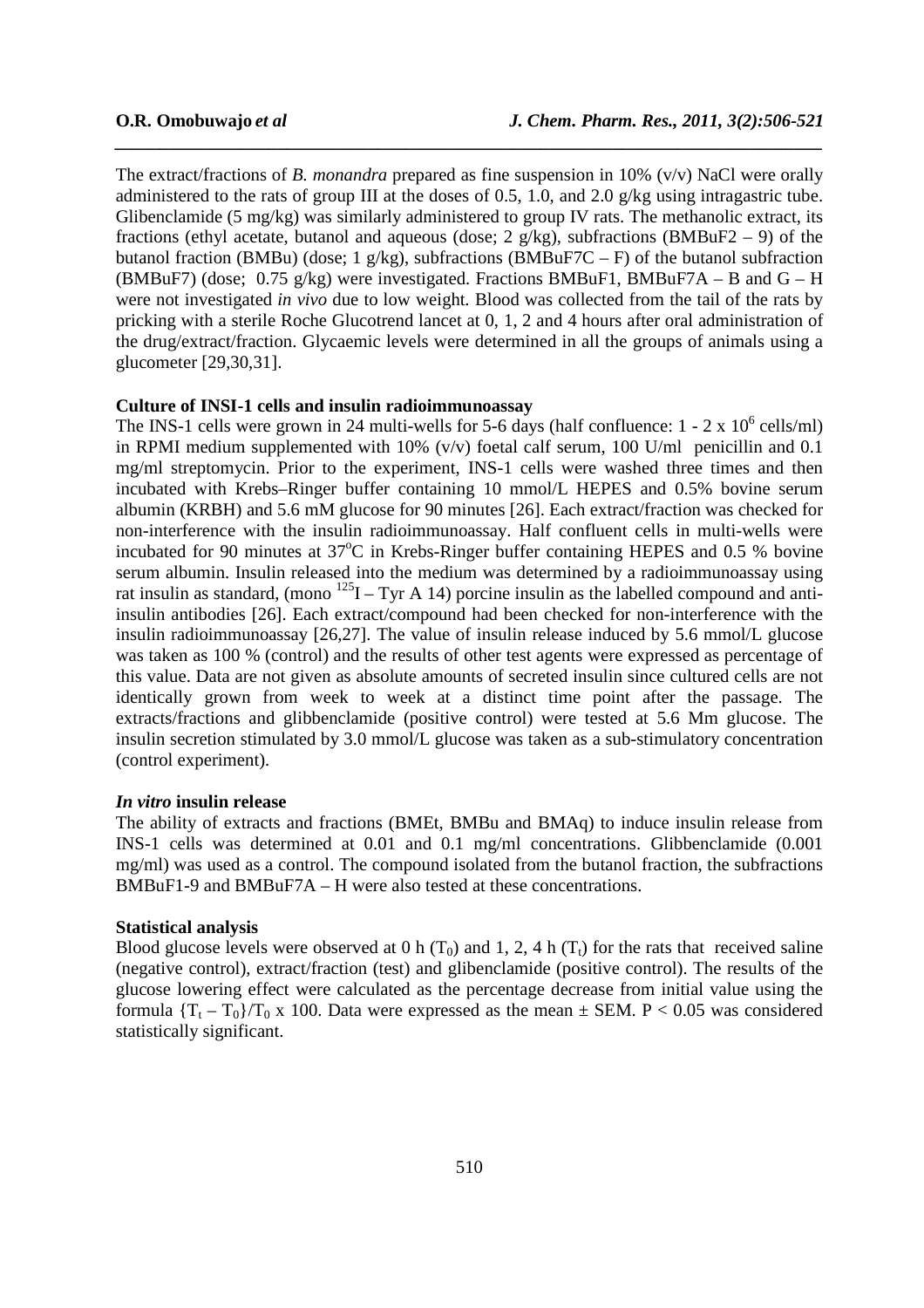### **RESULTS AND DISCUSSION**

*\_\_\_\_\_\_\_\_\_\_\_\_\_\_\_\_\_\_\_\_\_\_\_\_\_\_\_\_\_\_\_\_\_\_\_\_\_\_\_\_\_\_\_\_\_\_\_\_\_\_\_\_\_\_\_\_\_\_\_\_\_\_\_\_\_\_\_\_\_\_\_\_\_\_\_\_\_\_*

# **Hypoglycaemic Activities of** *Bauhinia monandra* **leaf methanolic extract and its partitioned fractions**

**Table 1: Time Course of Blood Glucose changes in Alloxan Diabetic Rats administered** *Bauhinia monandra* **leaf methanolic extract and its Ethyl acetate, Butanol and Water fractions** 

|                           | Blood glucose level (mg/dl) |               |               |               |
|---------------------------|-----------------------------|---------------|---------------|---------------|
| Category of animal        | 0HR                         | 1HR           | 2HR           | 4HR           |
| Normoglycaemic control    | $84 \pm 0.6$                | $86 \pm 0.6$  | $83 \pm 0.5$  | $84 \pm 0.6$  |
|                           |                             | $(-2.4\%)$    | $(1.2\%)$     | $(0.0\%)$     |
|                           | $277 \pm 1.9$               | $279 \pm 1.9$ | $277 \pm 1.8$ | $281 \pm 1.9$ |
| Diabetic negative control |                             | $(-0.7\%)$    | $(0.0\%)$     | $(-1.4\%)$    |
| Methanol extract          | $295 \pm 6.7$               | $334 \pm 5.0$ | $328 \pm 5.3$ | $277 \pm 6.5$ |
| (BMMet, 0.5 g/kg)         |                             | $(-13.2\%)$   | $(-11.2\%)$   | $(6.1\%)$     |
| Methanol extract          | $450 \pm 4.2$               | $390 \pm 7.6$ | $305 \pm 5.8$ | $270 \pm 5.7$ |
| (BMMet, 1.0 g/kg)         |                             | $(13.3\%)$    | $(32.2\%)$    | $(40.0\%)$    |
| Methanolic extract        | $275 \pm 1.9$               | $235 \pm 1.6$ | $113 \pm 1.4$ | $99 \pm 0.9$  |
| (BMMet, 2.0 g/kg)         |                             | $(14.5\%)$    | $(59.0\%*)$   | $(64.0\%*)$   |
| Ethylacetate fraction     | $386 \pm 3.8$               | $404 \pm 3.8$ | $263 \pm 4.0$ | $219 \pm 3.7$ |
| (BMEt, 2.0 g/kg)          |                             | $(-4.7%)$     | $(31.9\%)$    | $(43.3\%*)$   |
| <b>Butanol</b> fraction   |                             | $355 \pm 3.5$ | $249 \pm 1.7$ | $131 \pm 1.5$ |
| (BMBu, 2.0 g/kg)          | $402 \pm 3.1$               | $(11.7\%)$    | $(38.1\%)$    | $(67.4\%*)$   |
| Aqueous fraction          | $379 \pm 2.2$               | $305 \pm 2.0$ | $178 \pm 1.0$ | $108 \pm 1.0$ |
| (BMAq, 2.0 g/kg)          |                             | $(19.5\%)$    | $(53.0\%*)$   | $(71.5\%*)$   |
|                           | $341 \pm 1.8$               | $258 \pm 2.0$ | $148 \pm 0.4$ | $109 \pm 0.7$ |
| Glibenclamide 5 mg/kg     |                             | $(24.4\%)$    | $(56.6\%*)$   | $(67.8\%*)$   |

*Values are statistically significant at p < 0.05\* ; Percentages of blood glucose reduction relative to 0 hour are given in parenthesis; BMEt, BMBu, BMAq : partitioned fractions of BMMet extract of B. monandra leaf .* 

*Bauhinia monandra* has been used folklorically for treating Diabetes mellitus. The hypoglycaemic activity of the stem bark on alloxan diabetic rats has been reported in which 1 g/kg extract showed a significant reduction in both alloxan and glucose induced hyperglycaemia [17] but the hypoglycaemic activity of the leaf had hithherto not been reported. The use of the plant locally encouraged the investigation of the leaf for its antidiabetic properties.

The leaf was extracted with methanol which is a general extracting solvent.The hypoglycaemic activity of the methanolic extract BMMet on alloxan diabetic rats was dose dependent(Table 1). The BMMet and its partition fractions, ethylacetate (BMEt), n-butanol (BMBu), and water(BMAq) at 2g/kg showed increasing hypoglycaemic activities from 1 to 4 hours, similar to that of glibenclamide (Table 1) which were significant at 2 and 4 hours. The aquaeous BMAq and Butanol BMBu fractions were the most active and were the only fractions that brought the blood glucose level to below the 200 mg/dl (11.1 mmol/L) mark (Table 1) Hyperglycaemia has been defined as a blood glucose concentration of greater than 200 mg/dl [32]). BMBu was however chosen for further purification because of its TLC profile.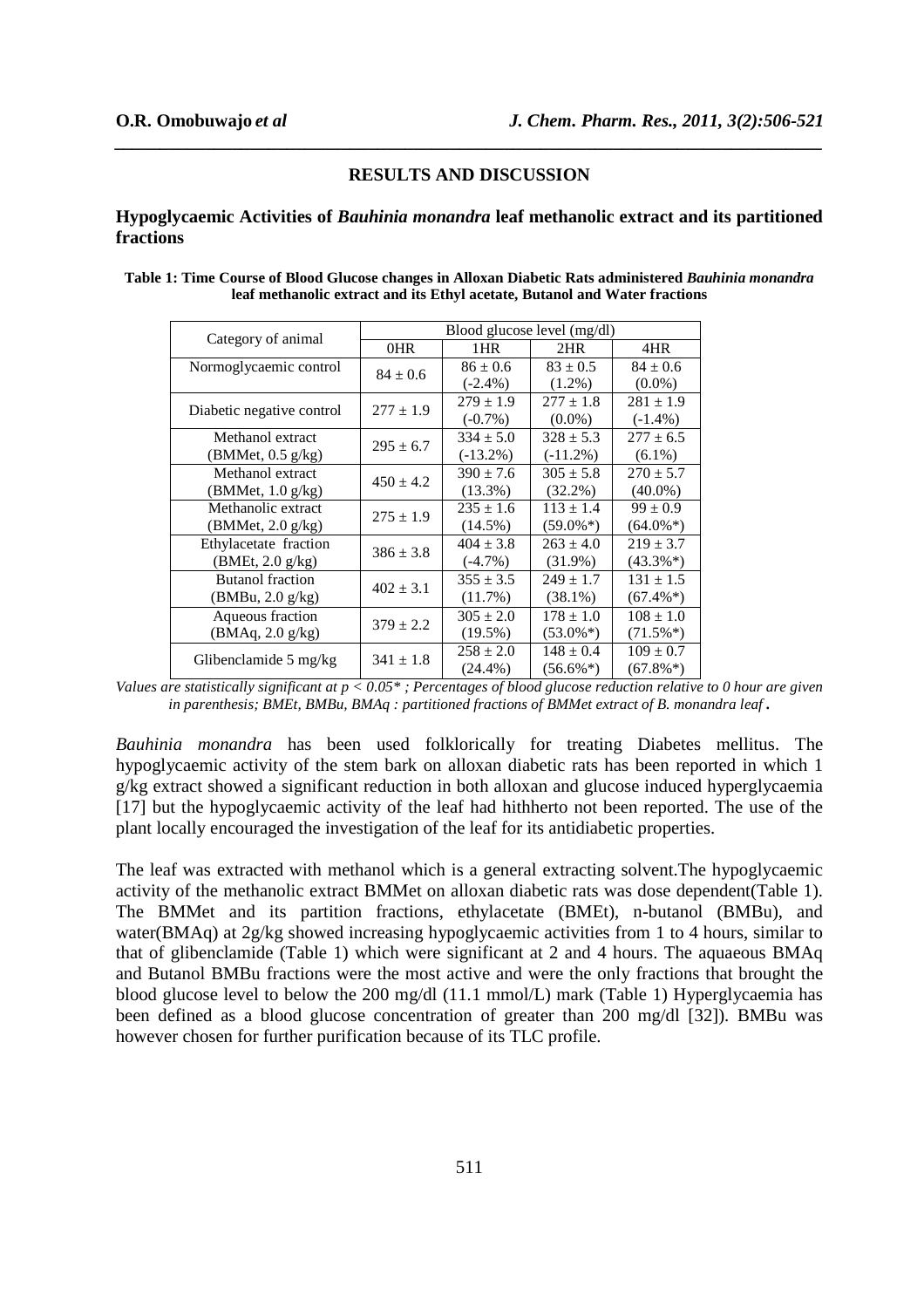| Category of animal              |                                                                          | Blood glucose level (mg/dl) |                          |                       |
|---------------------------------|--------------------------------------------------------------------------|-----------------------------|--------------------------|-----------------------|
|                                 | 0HR                                                                      | 1HR                         | 2HR                      | 4HR                   |
| Normoglycaemic control          | $84 \pm 0.6$                                                             | $86 \pm 0.6$                | $\overline{83} \pm 0.5$  | $84 \pm 0.6$          |
|                                 |                                                                          | $(-2.4\%)$                  | $(1.2\%)$                | $(0.0\%)$             |
| Diabetic negative control       | $341 \pm 1.8$                                                            | $337 \pm 1.6$               | $344 \pm 1.7$            | $332 \pm 2.1$         |
|                                 |                                                                          | $(1.1\%)$                   | $(-1.1\%)$               | $(3.2\%)$             |
| Butanol fraction (2 g/kg)       | $402 \pm 3.1$                                                            | $355 \pm 3.5$               | $249 \pm 1.7$            | $131 \pm 1.5$         |
|                                 |                                                                          | $(11.9\%)$                  | $(38.2\%^*)$             | $(67.6\%*)$           |
|                                 | $293 \pm 2.6$                                                            | $293 \pm 2.1$               | $298 \pm 1.9$            | $348 \pm 3.4$         |
| BMBuF2 $(1 g/kg)$               |                                                                          | $(0.0\%)$                   | $(-2.0\%)$               | $(-18.7%)$            |
|                                 |                                                                          | $270 \pm 2.8$               | $282 + 2.1$              | $379 \pm 5.0$         |
| BMBuF3 $(1 g/kg)$               | $307 \pm 4.2$                                                            | $(12.1\%)$                  | $(8.0\%)$                | $(-23.6%)$            |
|                                 |                                                                          | $235 \pm 2.3$               | $284 \pm 2.1$            | $305 \pm 0.7$         |
| BMBuF4 $(1 g/kg)$               | $341 \pm 1.5$                                                            | $(31.0\%$ <sup>*</sup> )    | $(16.7\%)$               | $(10.3\%)$            |
|                                 |                                                                          | $351 \pm 2.6$               | $302 \pm 3.1$            | $277 \pm 2.6$         |
| BMBuF5 $(1 g/kg)$               | $360 \pm 2.2$                                                            | $(2.4\%)$                   | (16.3%)                  | $(23.1\%)$            |
|                                 | $351 \pm 2.7$                                                            | $321 \pm 3.5$               | $319 \pm 3.8$            | $346 \pm 3.8$         |
| BMBuF6 $(1 g/kg)$               |                                                                          | $(8.6\%)$                   | $(9.2\%)$                | (1.7%)                |
|                                 | $258 \pm 1.6$                                                            | $145 \pm 1.3$               | $118 \pm 0.7$            | $99 \pm 0.2$          |
| BMBuF7 $(1 g/kg)$               |                                                                          | $(43.3\%*)$                 | $(53.9\%*)$              | $(61.6\%*)$           |
| BMBuF8 1 g/kg)                  | $371 \pm 4.0$                                                            | $282 \pm 4.2$               | $233 \pm 3.7$            | $219 \pm 3.5$         |
|                                 |                                                                          | (23.7%)                     | $(37.2\%)$               | $(40.9\%*)$           |
|                                 | $386 \pm 4.1$                                                            | $274 \pm 2.8$               | $\overline{226} \pm 3.5$ | $\frac{1}{169}$ ± 2.2 |
| BMBuF9 $(1 g/kg)$               |                                                                          | $(29.1\%)$                  | $(41.5\%)$               | $(56.2\%)$            |
|                                 | $187 \pm 1.3$<br>$143 \pm 3.6$<br>$268 \pm 1.7$<br>$(30.3\%)$<br>(46.7%) | $92 \pm 0.3$                |                          |                       |
| BMBuF7C (750 mg/kg)             |                                                                          |                             |                          | $(65.7\%*)$           |
| BMBuF7D 750mg/kg                | $295 \pm 2.5$                                                            | $256 \pm 2.0$               | $245 \pm 1.8$            | $219 \pm 1.9$         |
|                                 |                                                                          | $(13.3\%)$                  | $(16.6\%)$               | $(25.6\%)$            |
| BMBuF7E (750 mg/kg)             | $293 \pm 1.9$                                                            | $277 \pm 1.6$               | $244 \pm 2.5$            | $228 \pm 2.6$         |
|                                 |                                                                          | $(5.4\%)$                   | (16.7%)                  | $(22.1\%)$            |
| BMBuF7F (750 mg/kg)             | $275 \pm 1.9$                                                            | $251 \pm 2.0$               | $254 \pm 2.1$            | $244 \pm 2.0$         |
|                                 |                                                                          | $(8.9\%)$                   | (7.5%)                   | $(11.4\%)$            |
| Diabetic positive control given |                                                                          | $258 \pm 2.0$               | $148 \pm 0.4$            | $109 \pm 0.7$         |
| Glibenclamide (5 mg/kg)         | $341 \pm 1.8$                                                            | $(24.4\%$ <sup>*</sup> )    | $(56.7\%*)$              | $(67.8\%*)$           |

| Table 2: Time Course of Blood Glucose changes in Alloxan Diabetic Rats Administered the fractions of |
|------------------------------------------------------------------------------------------------------|
| <i>Bauhinia monandra</i> leaf Butanol partitioned fractions.                                         |

*\_\_\_\_\_\_\_\_\_\_\_\_\_\_\_\_\_\_\_\_\_\_\_\_\_\_\_\_\_\_\_\_\_\_\_\_\_\_\_\_\_\_\_\_\_\_\_\_\_\_\_\_\_\_\_\_\_\_\_\_\_\_\_\_\_\_\_\_\_\_\_\_\_\_\_\_\_\_*

*Values are statistically significant at p < 0.05\*; Percentages of blood glucose reduction relative to 0 hour are given in parenthesis; BMBuF2-9 and BMBuF7C - F: Bulked VLC fractions and sub fractions of butanol partitioned fraction of B. monandra leaf.* 

### **Fractions of Butanol fraction.**

The Butanol fraction fractionated into nine fractions BMBuF1-9 and all the fractions except BMBuF1and 2 were tested on alloxan diabetic rats at 1g/kg. BmBuF7 was the most active reducing hyperglycemia by 43, 54 and 61.6 % at 1, 2, and 4 hr respectively (1g/kg) (Table2), followed by BMBuF9 and 8 (56 and 41%) respectively. It is clear that the hypoglycemic constituents reside in these three fractions. Some of the fractions showed hyperglyceamic activities; BMBuF2 and F3 showed insignificant hyperglycaemic activity - 19 and - 24% respectively at the same test dose of 1 g/kg (Tables 2). Fraction BMBuF7's activity profile was similar to that of the normal dose of glibenclamide (5 mg/kg) (Tables 2). BMBuF7 was further fractionated into eight fractions of which only BMBuF7C-F were tested *in-vivo*. BMBuF7A, B, G and H were not tested due to their small weights, they were however tested *in-vitro* for insulin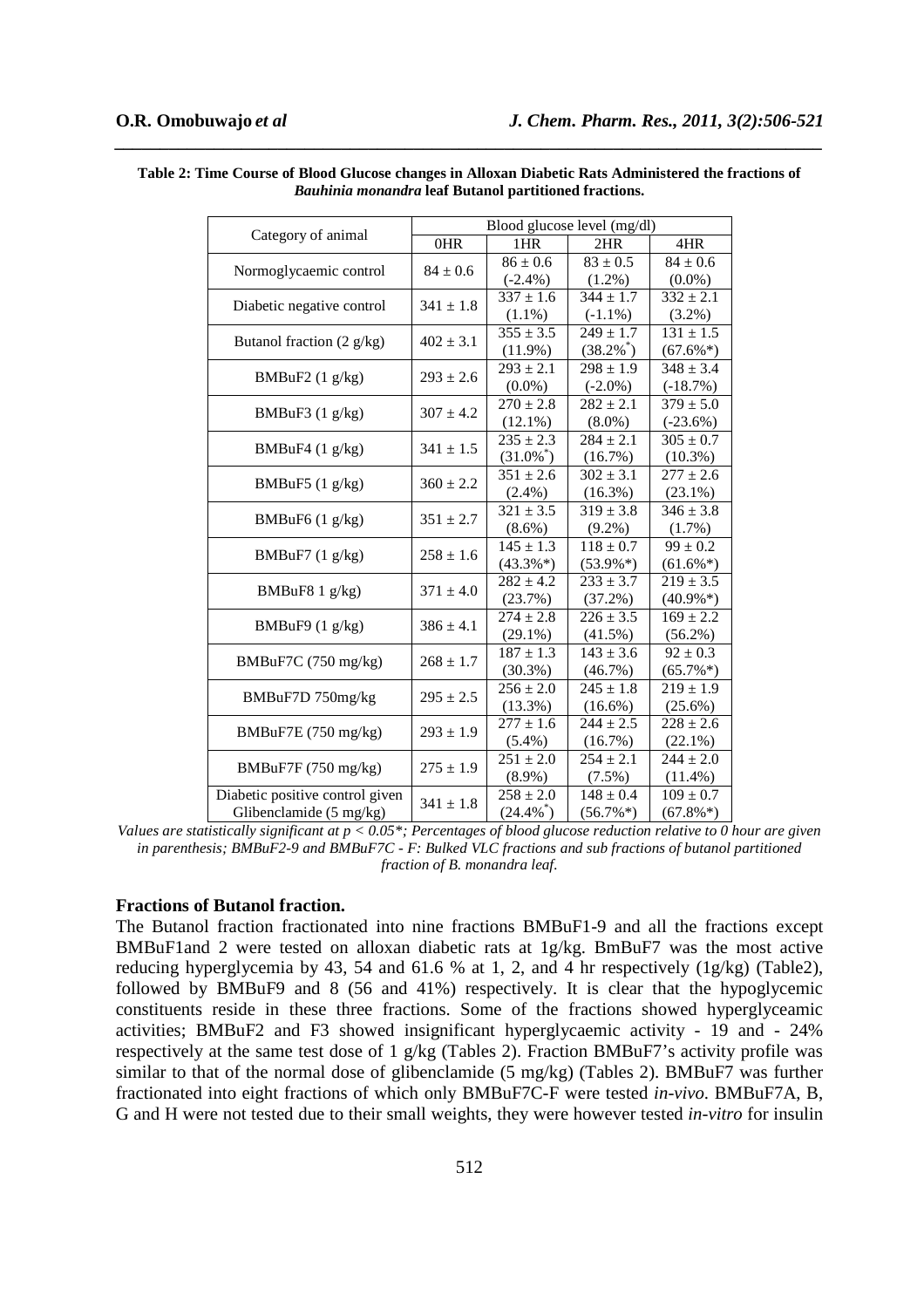release activity.BMBuF7C at a dose of 0.75g/kg showed the highest hypoglycemic activity (%) and caused the blood glucose level to reduce to a level similar to that of the normoglyceamic rats at 4hrs (Table 2). This is to be expected as when an active fraction becomes purer it is expected that its activity would increase. The remaining fractions BMBuF7D, BMBuF7E, and BMBuF7F did not show significant blood glucose lowering effect (Table 2) and the diminishing blood glucose lowering effects observed is probably due to the residual components of BMBuF7C

*\_\_\_\_\_\_\_\_\_\_\_\_\_\_\_\_\_\_\_\_\_\_\_\_\_\_\_\_\_\_\_\_\_\_\_\_\_\_\_\_\_\_\_\_\_\_\_\_\_\_\_\_\_\_\_\_\_\_\_\_\_\_\_\_\_\_\_\_\_\_\_\_\_\_\_\_\_\_*

|                                            | % Insulin release      | % Insulin release     |
|--------------------------------------------|------------------------|-----------------------|
| Extract/Fraction/Compound                  | $(0.01 \text{ mg/ml})$ | $(0.1 \text{ mg/ml})$ |
| Glucose[3.0mM]                             | 64.5                   | 64.5                  |
| Glucose [5.6mM]                            | 100                    | 100                   |
| Glucose 5.6mM+BMMet                        | 108                    | 121                   |
| Glucose 5.6mM+BMEt                         | 95.6                   | 67.4                  |
| Glucose 5.6mM+BMBu                         | 104.3                  | 106.5                 |
| Glucose 5.6mM+BMAq                         | 78.2                   | 87.7                  |
| Glucose 5.6mM+BMBuF1                       | 121.3                  | 236.2                 |
| Glucose $5.6mM+BMBuF2$                     | 100                    | 95.6                  |
| Glucose $5.6mM+BMBuF3$                     | 96.7                   | 176                   |
| Glucose $5.6mM+BMBuF4$                     | 108.7                  | 89.1                  |
| Glucose $5.6mM+BMBuF5$                     | 97.8                   | 94.5                  |
| Glucose 5.6mM+BMBuF6                       | 73.9                   | 89.1                  |
| Glucose $5.6mM+BMBuF7$                     | 83.7                   | 154.3                 |
| Glucose 5.6mM+BMBuF8                       | 93.5                   | 50                    |
| Glucose $5.6mM+BMBuF9$                     | 60.8                   | 89.1                  |
| Glucose 5.6mM+Glibenclamide $(1 \mu g/ml)$ | 209                    | 209                   |

| Table 3: Effects of Bauhinia monandra methanolic extract, its Ethly acetate, Butanol, Water Fractions and the |  |
|---------------------------------------------------------------------------------------------------------------|--|
| Subfractions of Butanol fraction (BMBuF1-9) on glucose mediated insulin release from INS-1 cell.              |  |

*Key-BMBuF1 - 9: Vacuum liquid chromatographic (VLC) fractions of the active butanol (BMBu) partitioned fraction of the methanolic extract of B. monandra leaf.* 

| Table 4: Effects of Subfraction of Butanol fraction, BMBuF7 and its subfractions BMBuF7A-H on glucose |
|-------------------------------------------------------------------------------------------------------|
| mediated insulin release from INS-1 cell                                                              |

|                                            | % Insulin release      | % Insulin release     |
|--------------------------------------------|------------------------|-----------------------|
| /Extract/Fraction/ Compound                | $(0.01 \text{ mg/ml})$ | $(0.1 \text{ mg/ml})$ |
| Glucose[3.0mM]                             | 74.5                   | 74.5                  |
| Glucose [5.6mM]                            | 100                    | 100                   |
| Glucose 5.6mM+BMBuF7                       | 83.7                   | 154.3                 |
| Glucose 5.6mM+BMBuF7A                      | 129.8                  | 119.1                 |
| $Glucose 5.6mM+BMBuF7B$                    | 51.1                   | 53.2                  |
| Glucose $5.6mM + BMBuF7C$                  | 168.1                  | 148.9                 |
| $Glucose 5.6mM+BMBuF7D$                    | 97.9                   | 100                   |
| Glucose 5.6mM+BMBuF7E                      | 87.2                   | 125.5                 |
| Glucose $5.6mM+BMBuF7F$                    | 140.4                  | 100                   |
| Glucose 5.6mM+BMBuF7G                      | 69.1                   | 70.2                  |
| Glucose 5.6mM+BMBuF7H                      | 142.6                  | 153.2                 |
| Glucose 5.6mM+Glibenclamide $(1 \mu g/ml)$ | 175.5                  | 175.5                 |

*Key: BMBuF7: Vacuum liquid chromatographic (VLC) fraction of the active butanol (BMBu) partitioned fraction of the methanolic extract of B. monandra leaf; BMBuF7A-H: VLC sub fractions of the active BMBuF7 fraction.*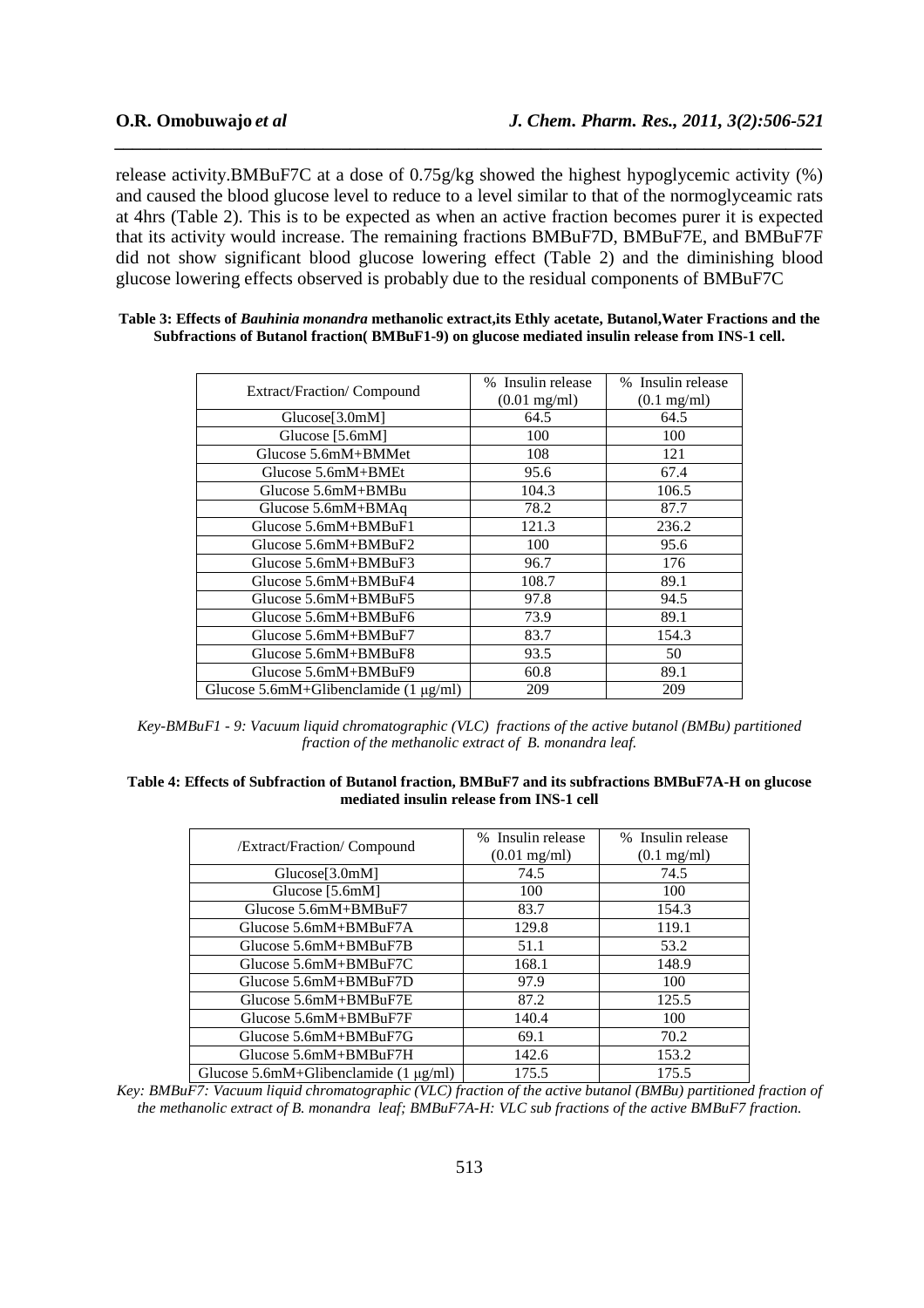There are various diabetic *in-vivo* models which can be used to test plants for antidiabetic activity. In this study only one model has been used based on the fact that Alloxan is known to cause diabetes by partially destroying ß-cells of the pancreas and therefore simulating type II diabetes. *In-vitro*, INS-1 cells were used to investigate the insulin stimulating activity, which is a known mechanism of action of some antidiabetic drugs. [31] .

*\_\_\_\_\_\_\_\_\_\_\_\_\_\_\_\_\_\_\_\_\_\_\_\_\_\_\_\_\_\_\_\_\_\_\_\_\_\_\_\_\_\_\_\_\_\_\_\_\_\_\_\_\_\_\_\_\_\_\_\_\_\_\_\_\_\_\_\_\_\_\_\_\_\_\_\_\_\_*

The BMEt showed inhibition of insulin release from INS-1 cells (Table 3). The BMBu showed similar activity at both low (0.01 mg/ml) and high (0.1 mg/ml) doses while BMAq showed an inhibition of insulin release at 0.01mg/ml, which at the higher dose of 0.1mg/ml was reduced. This could mean that the water extract contains some compounds which have insulin inhibitory activity, but it contains other compounds which have a different mode of activity other than insulin release accounting for its activity *in-vivo*. It could also be that the components are metabolized *in-vivo* into other compounds which then become active (Table 3). Although BMMet and BMBu showed some ability to release insulin from the INS-1 cells, their activity was not comparable to that of glibenclamide. Glibenclamide was much more significantly active in this test. This shows that the compounds in the extract and its fractions may not act primarily by insulin release. In a very recent study kaempferol -3-O-alpha-rhamnoside obtained from *Bauhinia megalandra* leaves showed inhibition of glucose intestinal absorption [25], this suggests that there is a possibility that other constituents in the Bauhinia plant which act in the same manner.

The Fractions of the BMBu which was one of the most active in-vivo were also tested for insulin release (Table 3). The most active fraction was BMBuF1 which was not assessed *in-vivo* due to its small weight. It is therefore not clear if BMBuF1 has corresponding *in-vivo* activity, this is most certainly a case for further study. The next most active was BMBuF7 showing activity of release of 54% above the control. This is consistent with its in-vivo activity but does not confirm that it mechanism of action is solely by insulin release. Fractions obtained from BMBuF7, BMBuF7A-H showed BMBuF7C and H as the most active fractions 48% and 53.3% respectively. Obviously there are different compounds showing these activities observed as the fractions in between show little activity and these fractions were obtained using different solvent mixtures. BMBuF7H being more polar than BMBUF7C.

| Extract/Fraction/Compound           | % Insulin release      | % Insulin release     |
|-------------------------------------|------------------------|-----------------------|
|                                     | $(0.01 \text{ mg/ml})$ | $(0.1 \text{ mg/ml})$ |
| Glucose[3.0mM]                      | 62.91                  | 62.91                 |
| Glucose [5.6mM]                     | 100                    | 100                   |
| Glucose 5.6mM+querctin-3-rutinoside |                        | 88.5                  |

Glucose 5.6mM+Glibenclamide (1 µg/ml) 163.2 163.2

**Table 5: Effect of Quercetin-3-rutinoside from the butanol fraction of** *Bauhinia monandra* **leaf on glucose– mediated insulin release from INS–1 pancreatic cells** 

### **Quercetin -3-rutinoside**

The major component which was identified as Quercetin -3-rutinoside (Appendices) based on comparison of its NMR, UV, IR and MS spectra data with references [16] was found to inhibit insulin release (Table 5).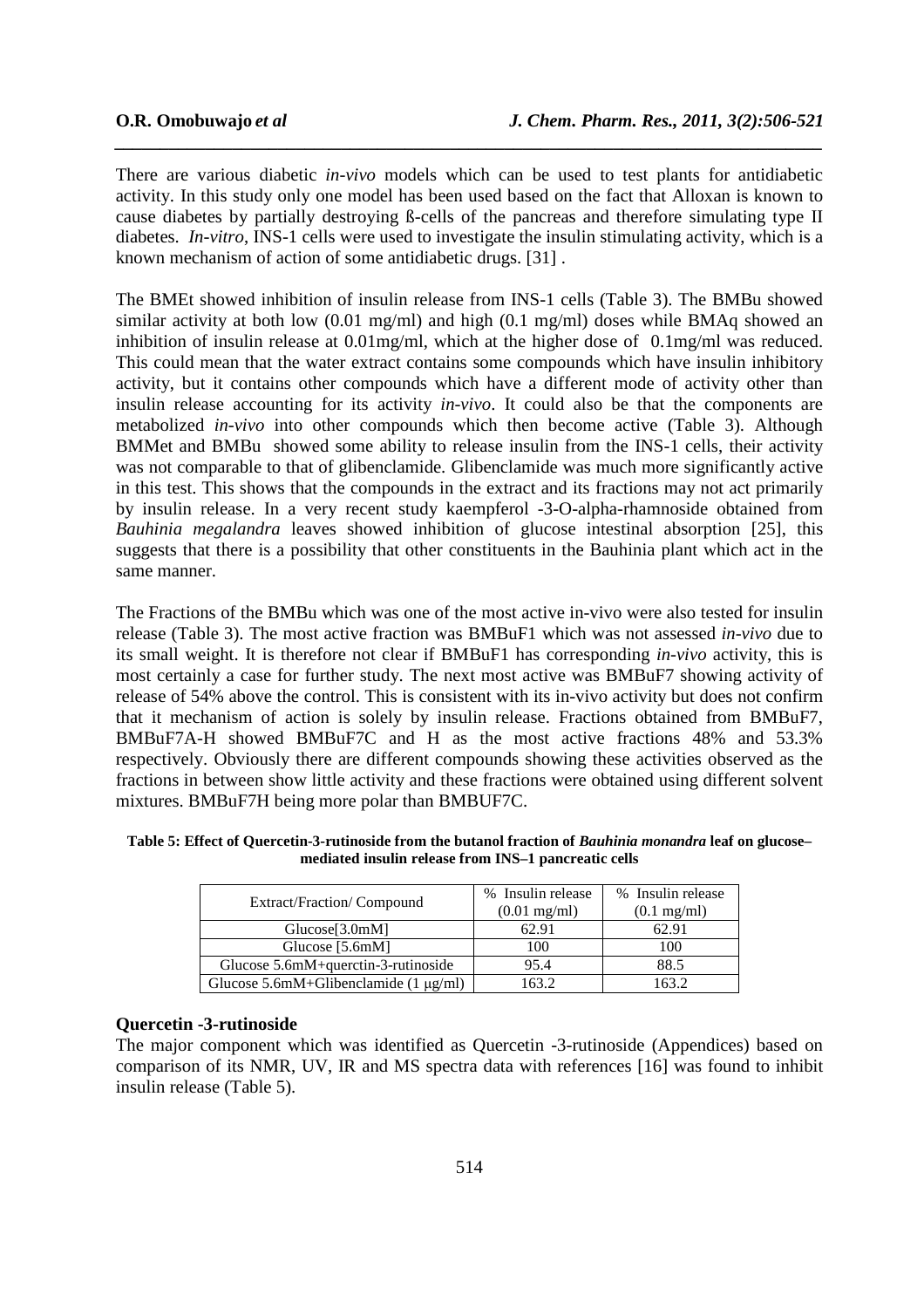

*\_\_\_\_\_\_\_\_\_\_\_\_\_\_\_\_\_\_\_\_\_\_\_\_\_\_\_\_\_\_\_\_\_\_\_\_\_\_\_\_\_\_\_\_\_\_\_\_\_\_\_\_\_\_\_\_\_\_\_\_\_\_\_\_\_\_\_\_\_\_\_\_\_\_\_\_\_\_*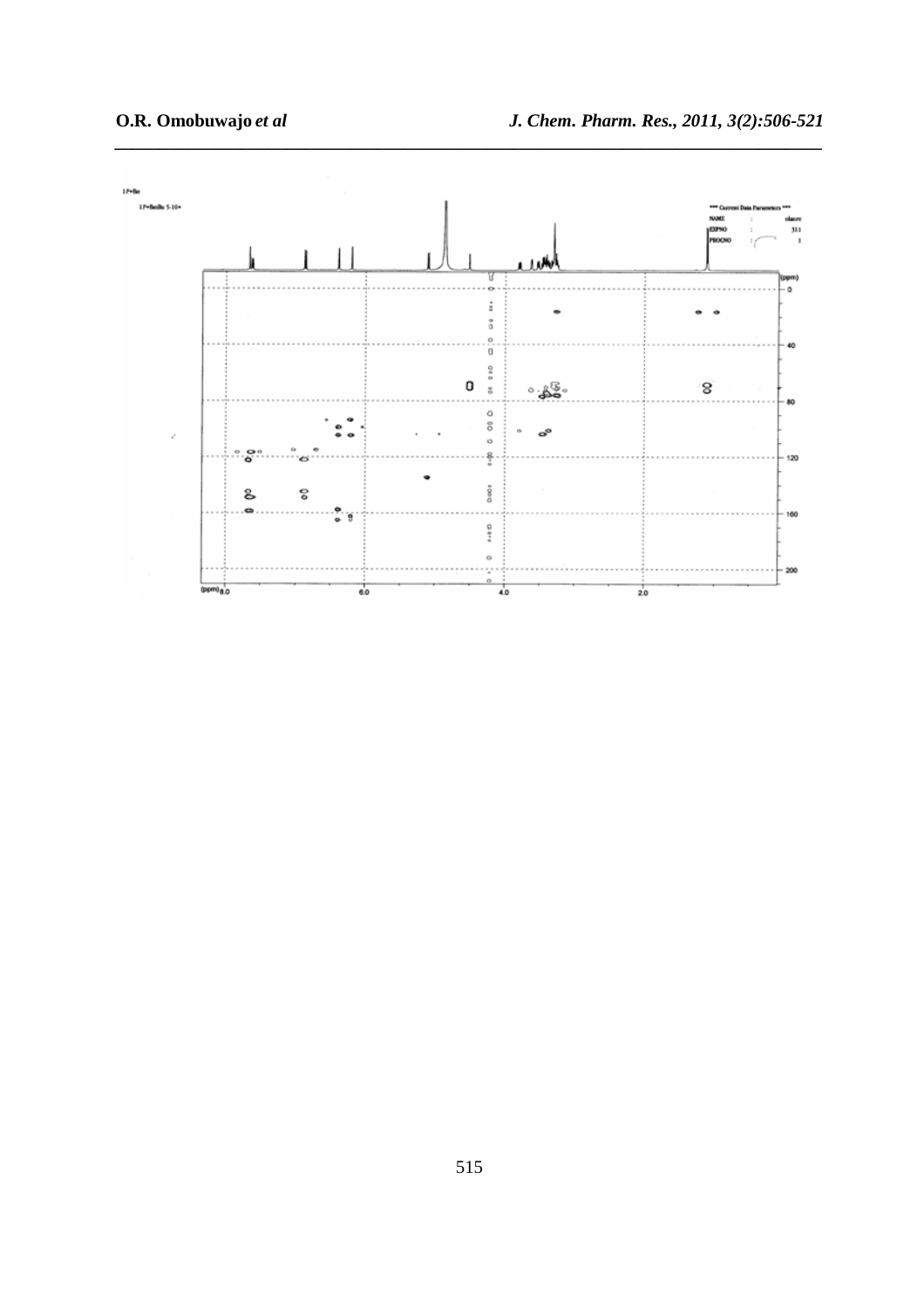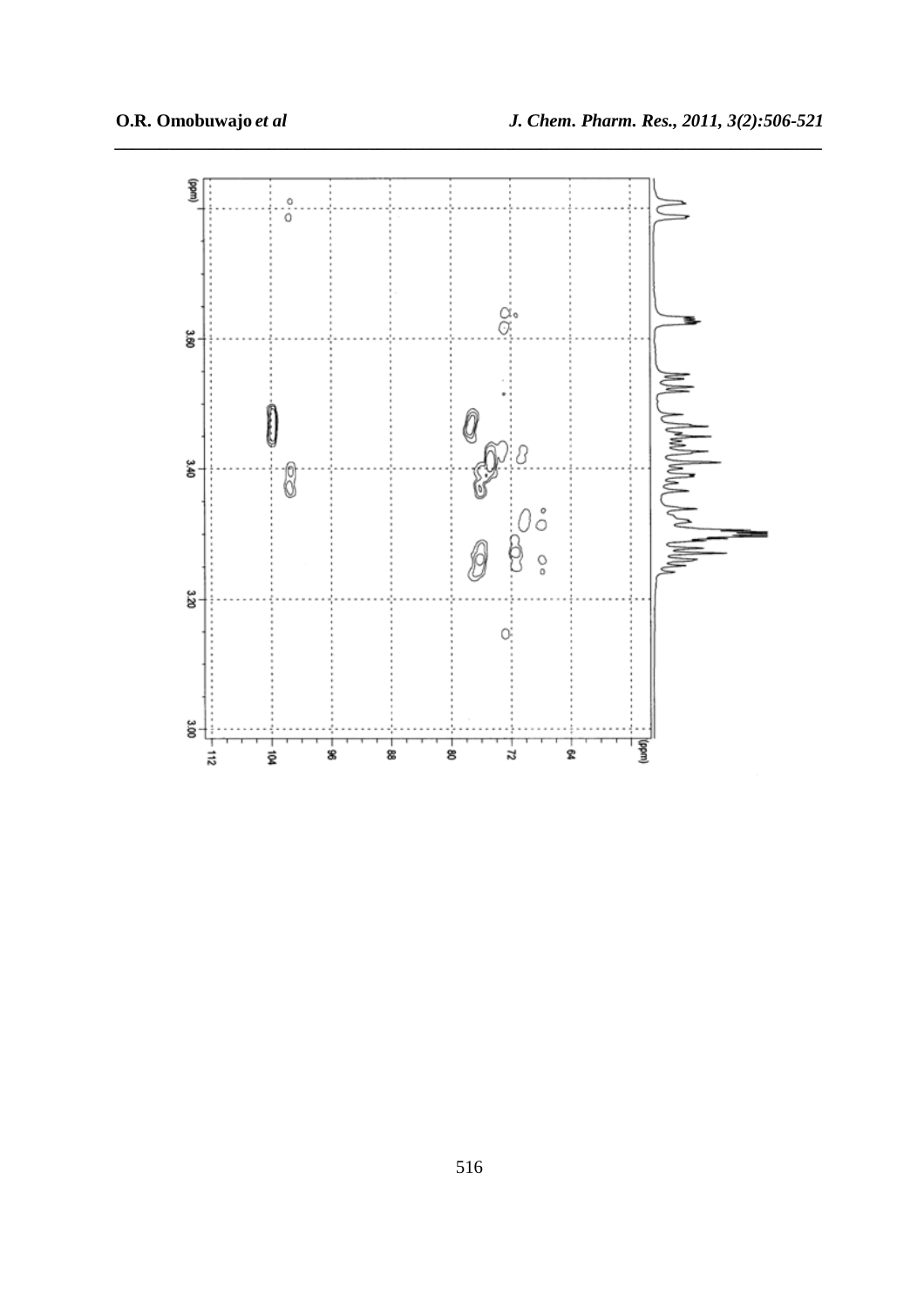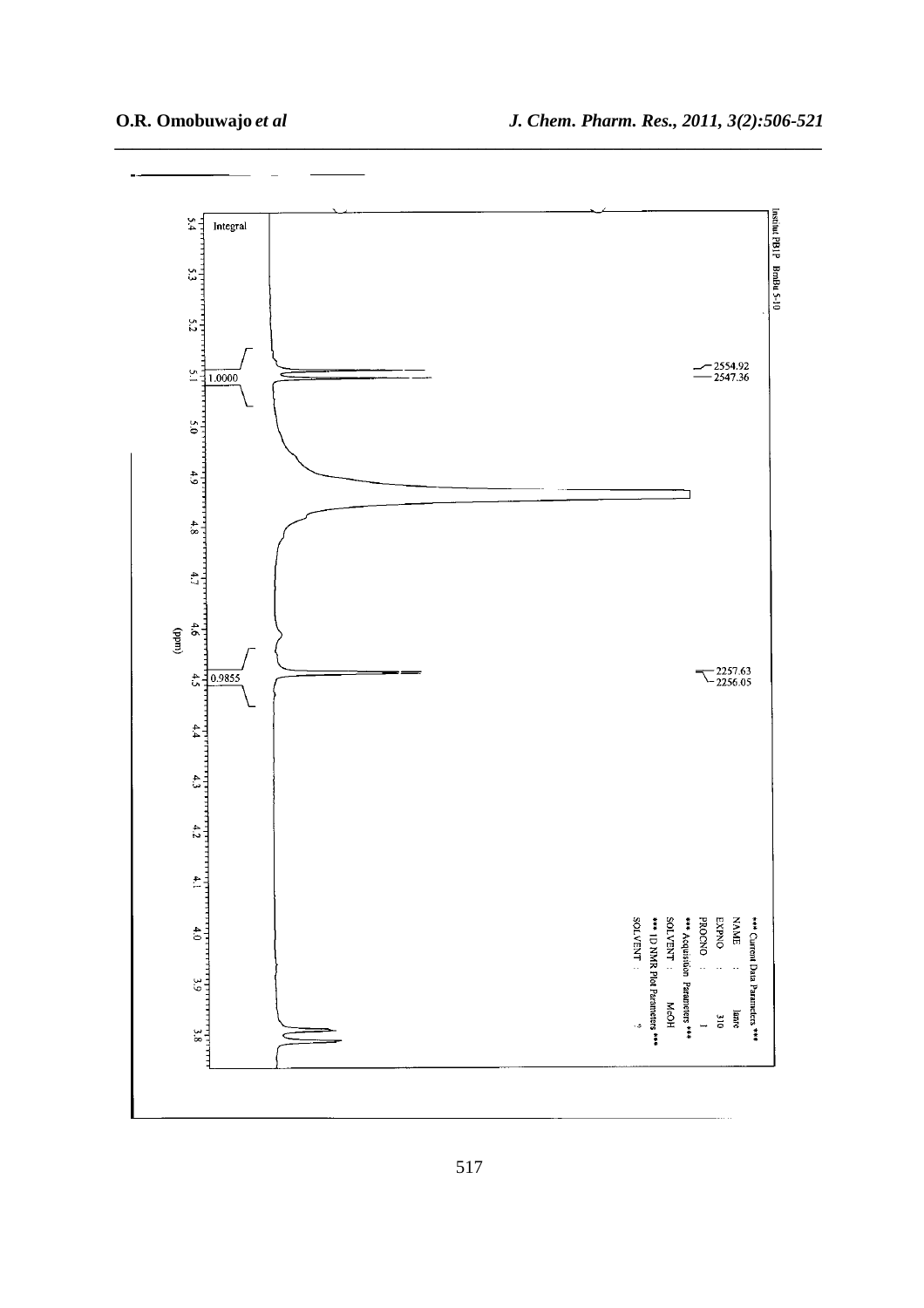

*\_\_\_\_\_\_\_\_\_\_\_\_\_\_\_\_\_\_\_\_\_\_\_\_\_\_\_\_\_\_\_\_\_\_\_\_\_\_\_\_\_\_\_\_\_\_\_\_\_\_\_\_\_\_\_\_\_\_\_\_\_\_\_\_\_\_\_\_\_\_\_\_\_\_\_\_\_\_*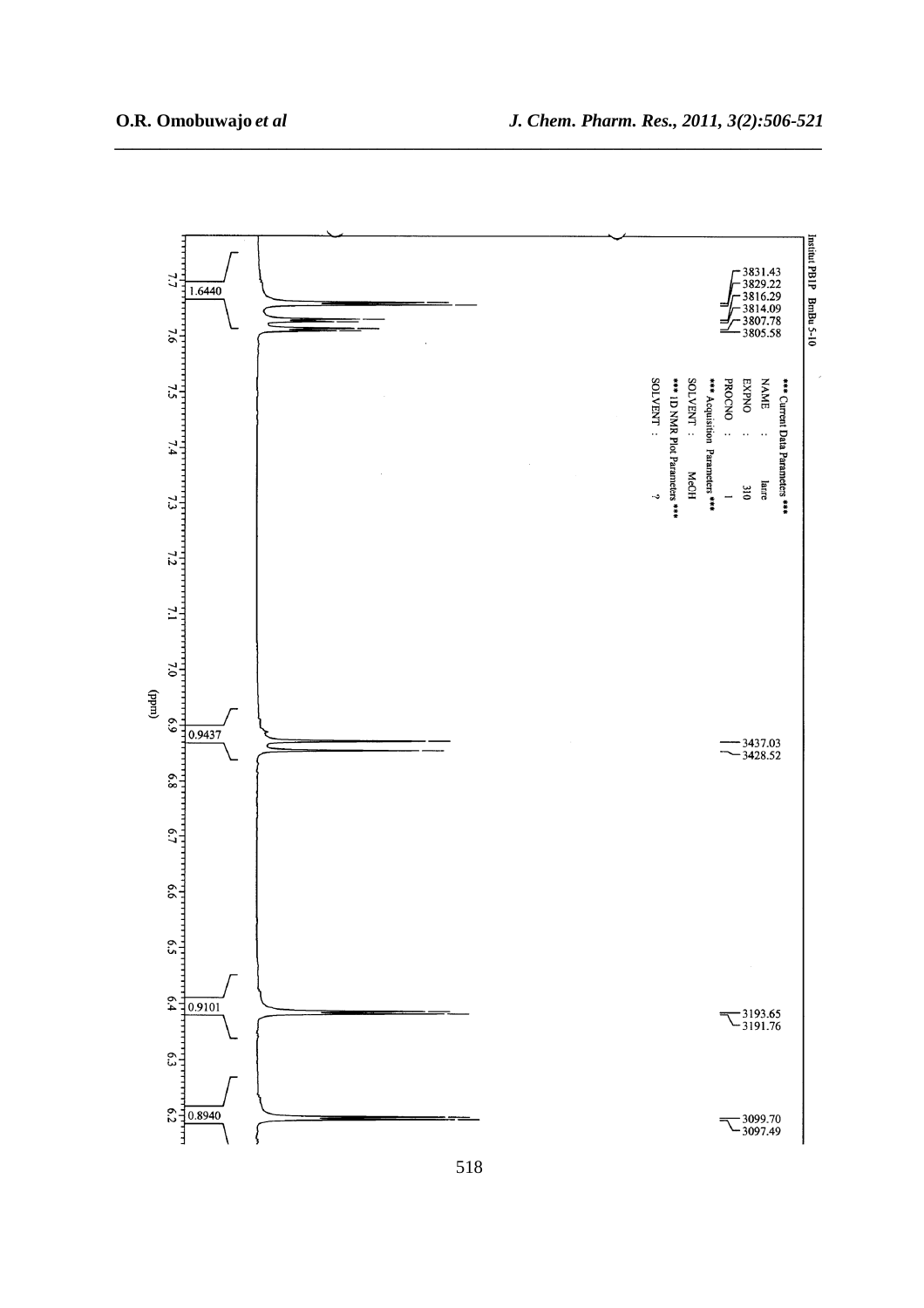

519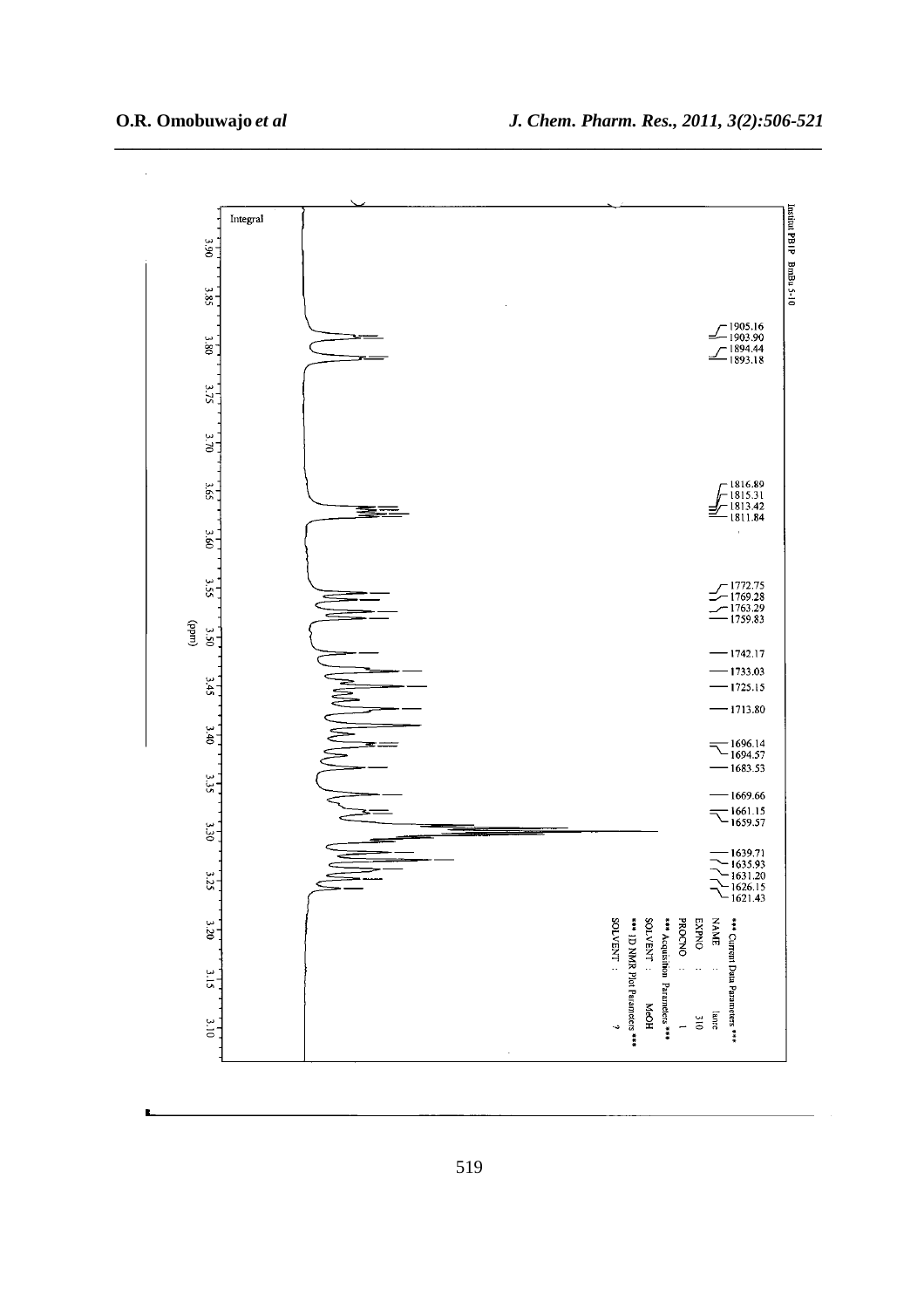# **CONCLUSION**

*\_\_\_\_\_\_\_\_\_\_\_\_\_\_\_\_\_\_\_\_\_\_\_\_\_\_\_\_\_\_\_\_\_\_\_\_\_\_\_\_\_\_\_\_\_\_\_\_\_\_\_\_\_\_\_\_\_\_\_\_\_\_\_\_\_\_\_\_\_\_\_\_\_\_\_\_\_\_*

The similarity of activity shown by BMBuF7C (0.75g/kg), BMBuF7 (1g/kg), BMBu and BMMet(2g/kg) indicates that the components of fraction BMBuF7 are some of the principal hypoglycaemic constituents of the BMBu, BMMet and consequently of the leaf. The constituents of BMBuF1 which showed the greatest activity *in-vitro* are certainly important in the overall hypoglyceamic activity of the leaf methanolic extract.

The *in vivo* result corroborated the *in vitro* experiments and confirmed that some of the fractions and the extract had stimulating effect on the INS-1 cells leading to the release of insulin and justifies the ethnomedical use of the plant as an antidiabetic remedy.

 There is no doubt that the leaves of *Bauhina monandra* has some level of hypoglyceamic activity corroborating its ethnomedicinal use. The relative safety of use of *B.monandra* leaves has also been established by toxicity studies [33]. This study has given a good basis for further investigation of the constituents of the water and butanol fractions of the methanolic extract of *B. monandra* leaves. It is pertinent that the active constituents be followed up and obtained as there is a possibility that new compounds with different modes of action may be obtained.

### **Acknowledgement**

The Authors wish to thank the Institut für Pharmazeutische Biologie, Universität Düsseldorf, Dusseldorf, Germany for the Lab space, spectra data and Aexander von Humboldt Foundation for the George Foster fellowship which enabled Omobuwajo OR to work in the laboratory.

## **REFERENCES**

- 1. SS Fajan, *Med Cli J N Am*, **1971**,55,793-5
- 2. MD Ivorra; M Paya; A Villar, *J Ethnopharmacology*. **1989**,27,243-75.
- 3. CEN Momo; E Oben; D Tazoo; E Dongo, *Afr J Trad CAM*., **2006** 3,36-43.
- 4. World Health Organisation(2007) Fact Sheet No 310 , Geneva.
- 5. RJ Marles; NR Farnsworth, *Prot. J. Bott. Med*., **1996**,1(3),85-135.
- 6. AA Olaniyi, *Journal of Pharmacy*, **1975**, 6,117 119.
- 7. B Oliver, *Journal of Ethnopharmacology*, **1980** 2, 119-127.

8. M Lozoya-Meckes; V Mellado-Campos, *Journal of Ethnopharmacology*, **1985**,14,1-9.

9. SS Handa; AS Chawla; A Maninder (1989)., *Fitoterapia*, **1989,** 60 (3): 195 – 204.

10. VI,Okochi; AB Ojekale;O Obolo; U Arukwe *Nigerian Quaterly Journal Hospital medicine.* **1997**,7 (2),154-157.

11. HA Liogier. Floral of Puerto Rico and adjacent Islands, A systematic synopsis, 2<sup>nd</sup> Edition,Universidad de Puerto Rico, **2000**, 3, 22, 86, 101, 230-261.

12. AC Argolo; AE Sant'Ana; M Pletsch; LC Coelho, *Bioresour. Technol*. **2004**,95(2):229-33.

- 13. AI Essien; BL Fetuga, *Food Chemistry*. **1989**,32,109-116.
- 14. AM Balogun; BL Fetuga, *Journal of Agriculture and Food Chemistry*, **1986** 34 (2): 189-192.
- 15. LCBB Coelho; MBR Silva *Phytochemistry Analysis*. **2000**, 11, 295-300.

16. MA Aderogba; AO Ogundaini; Eloff JN, *African Journal of Traditional, Complementary and Alternative Medicines*., **2006**. 3(4):59 – 65